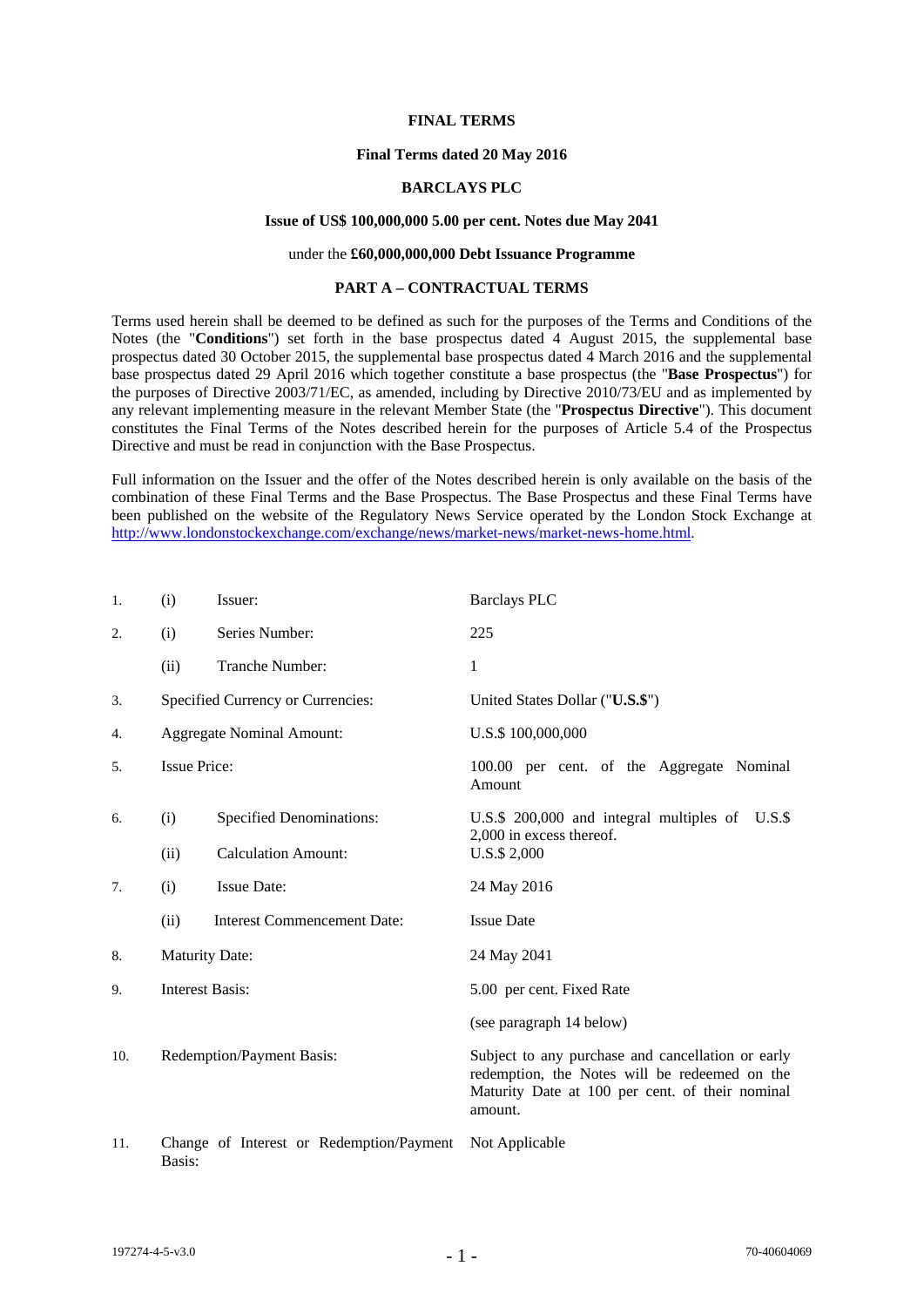| 12.                                               | Put/Call Options:                           |                                 |                                                                                                                       |        | Not Applicable                                                                                                                                                |  |  |
|---------------------------------------------------|---------------------------------------------|---------------------------------|-----------------------------------------------------------------------------------------------------------------------|--------|---------------------------------------------------------------------------------------------------------------------------------------------------------------|--|--|
| 13.                                               | (i)                                         | Status of the Notes:            |                                                                                                                       | Senior |                                                                                                                                                               |  |  |
|                                                   |                                             |                                 |                                                                                                                       |        |                                                                                                                                                               |  |  |
|                                                   | (ii)                                        |                                 | Date of approval for issuance of 30 July 2015<br>Notes obtained:                                                      |        |                                                                                                                                                               |  |  |
| PROVISIONS RELATING TO INTEREST (IF ANY) PAYABLE  |                                             |                                 |                                                                                                                       |        |                                                                                                                                                               |  |  |
| 14.                                               | <b>Fixed Rate Note Provisions</b>           |                                 |                                                                                                                       |        | Applicable                                                                                                                                                    |  |  |
|                                                   | (i)                                         | Rate of Interest:               |                                                                                                                       |        | 5.00 per cent. per annum payable annually in<br>arrear on each Interest Payment Date                                                                          |  |  |
|                                                   | (ii)                                        | (A)                             | Interest Payment Date(s):                                                                                             |        | 24 May in each year                                                                                                                                           |  |  |
|                                                   |                                             | (B)                             | <b>Interest Payment Date</b><br>adjustment (for Renminbi or<br>Hong Kong dollar-<br>denominated Notes):               |        | Not Applicable                                                                                                                                                |  |  |
|                                                   | (iii)                                       | <b>Fixed Coupon Amount:</b>     |                                                                                                                       |        | U.S.\$ 100.00 per Calculation Amount payable<br>on each Interest Payment Date                                                                                 |  |  |
|                                                   | (iv)                                        | Broken Amount(s):               |                                                                                                                       |        | Not Applicable                                                                                                                                                |  |  |
|                                                   | (v)                                         | Day Count Fraction:             |                                                                                                                       |        | 30/360                                                                                                                                                        |  |  |
|                                                   | (vi)                                        |                                 | Party responsible for calculating the<br>amount payable upon Illiquidity,<br>Inconvertibility or Non-transferability: |        | Not Applicable                                                                                                                                                |  |  |
| 15.                                               | <b>Reset Note Provisions</b>                |                                 |                                                                                                                       |        | Not Applicable                                                                                                                                                |  |  |
| 16.                                               | <b>Floating Rate Note Provisions</b>        |                                 |                                                                                                                       |        | Not Applicable                                                                                                                                                |  |  |
| 17.                                               | <b>Zero Coupon Note Provisions</b>          |                                 |                                                                                                                       |        | Not Applicable                                                                                                                                                |  |  |
|                                                   |                                             |                                 | PROVISIONS RELATING TO REDEMPTION                                                                                     |        |                                                                                                                                                               |  |  |
| 18.                                               |                                             | <b>Call Option</b>              |                                                                                                                       |        | Not Applicable                                                                                                                                                |  |  |
| 19.                                               | <b>Put Option</b>                           |                                 |                                                                                                                       |        | Not Applicable                                                                                                                                                |  |  |
| 20.                                               | <b>Final Redemption Amount of each Note</b> |                                 |                                                                                                                       |        | Subject to any purchase and cancellation or early<br>redemption, the Notes will be redeemed on the<br>Maturity Date at U.S.\$ 2,000 per Calculation<br>Amount |  |  |
| 21.                                               |                                             | <b>Early Termination Amount</b> |                                                                                                                       |        | Not Applicable                                                                                                                                                |  |  |
| <b>GENERAL PROVISIONS APPLICABLE TO THE NOTES</b> |                                             |                                 |                                                                                                                       |        |                                                                                                                                                               |  |  |
| 22.                                               | <b>Form of Notes:</b>                       |                                 |                                                                                                                       |        | <b>Registered Notes:</b>                                                                                                                                      |  |  |

 Unrestricted Global Certificate registered in the name of a nominee for a common safekeeper for Euroclear and Clearstream, Luxembourg (that is, held under the New Safekeeping Structure (NSS))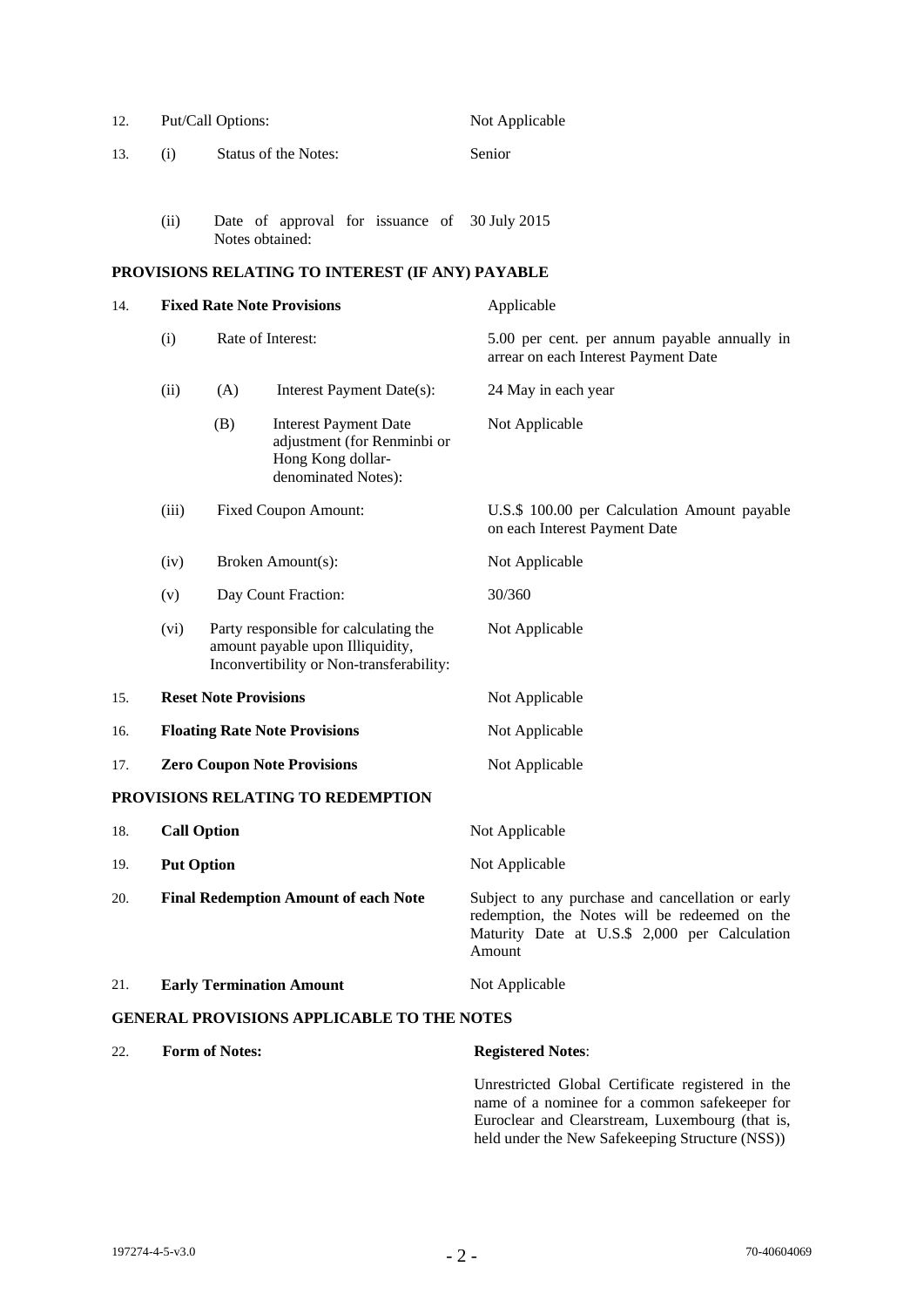New Global Note: 23.

# No

24. Additional Financial Centre(s) or other special London and New York provisions relating to payment dates:

- Talons for future Coupons to be attached to No 25. Definitive Notes:
- 26. Spot Rate:

Not Applicable

Signed on behalf of Barclays PLC: By: Duly authorised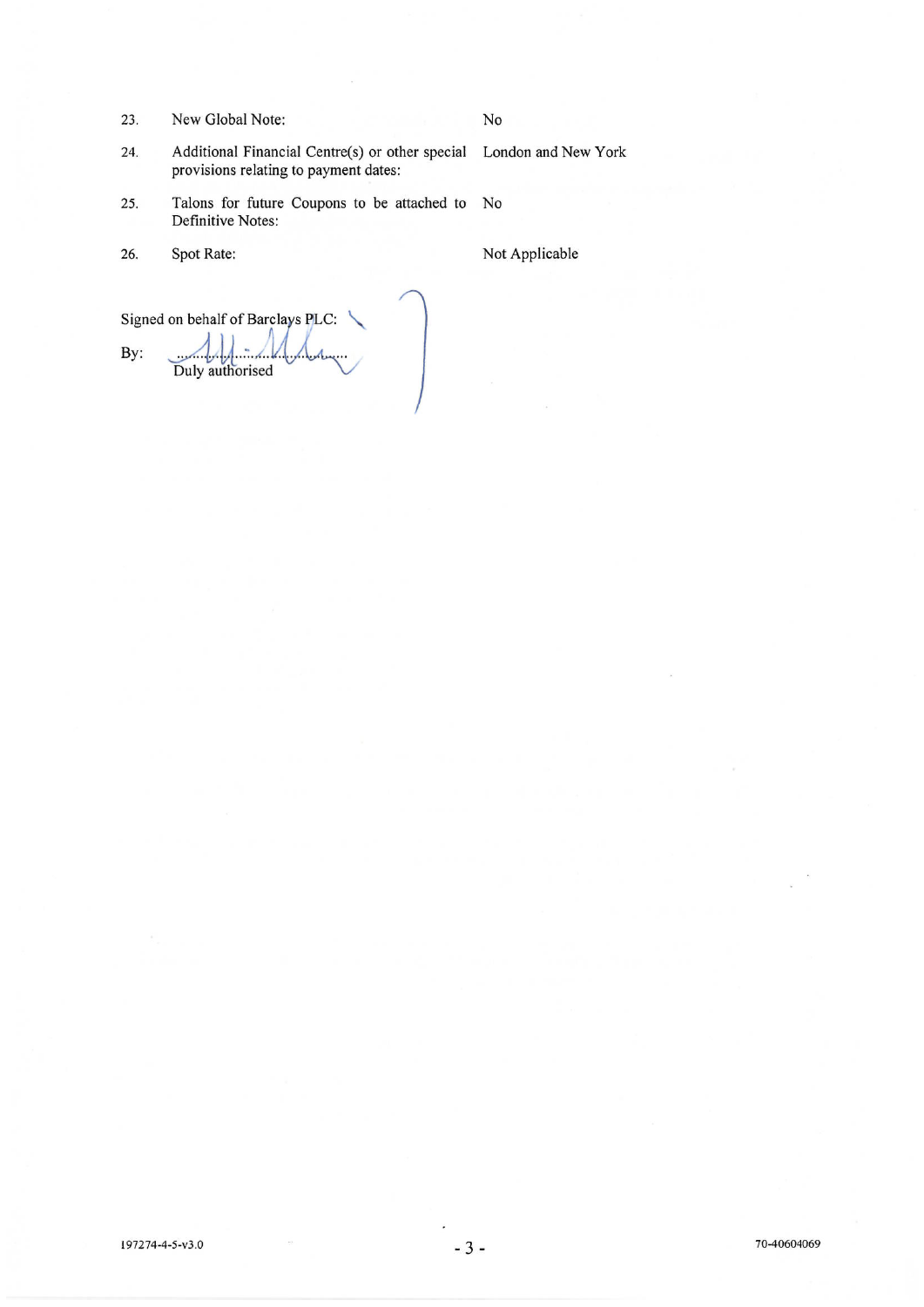## **PART B – OTHER INFORMATION**

## 1. **LISTING**

 (i) Listing and admission to trading: Application has been made by the Issuer (or on its behalf) for the Notes to be admitted to trading on the Regulated Market of the London Stock Exchange on or about the Issue Date.

 (ii) Estimate of total expenses related to admission to trading: £2,700

#### 2. **RATINGS**

Ratings: The Notes to be issued are expected to be rated:

Fitch Ratings Limited ("**Fitch**"): A

 The short term unsecured obligations of the Issuer are rated A-2 by Standard & Poor's, P-3 by Moody's and F1 by Fitch, and the unsecured unsubordinated long-term obligations of the Issuer are rated BBB by Standard & Poor's, Baa3 by Moody's and A by Fitch.

 Each of Standard & Poor's, Moody's and Fitch is established in the European Economic Area (the "**EEA**") and is registered under Regulation (EC) No. 1060/2009 (as amended) (the "**CRA Regulation**"). As such, each of Moody's, Standard & Poor's and Fitch is included in the list of credit rating agencies published by the European Securities and Markets Authority on its website in accordance with the CRA Regulation.

# 3. **INTERESTS OF NATURAL AND LEGAL PERSONS INVOLVED IN THE ISSUE/OFFER**

 "Save as discussed in "*Subscription and Sale*", so far as the Issuer is aware, no person involved in the offer of the Notes has an interest that is material to the offer."

The Manager and its affiliates have engaged, and may in the future engage, in investment banking and/or commercial banking transactions with, and may perform other services for, the Issuer and its affiliates in the ordinary course of business.

## 4. **USE OF PROCEEDS**

It is the Issuer's intention to use the proceeds of the issue of the Notes issued by it, to initially make an investment in the Bank in the form of senior debt. The Issuer retains the discretion to restructure any investment made with the proceeds at any time.

#### 5. **YIELD**

Indication of yield: 5.00 per cent.

 The yield is calculated at the Issue Date on the basis of the Issue Price. It is not an indication of future yield.